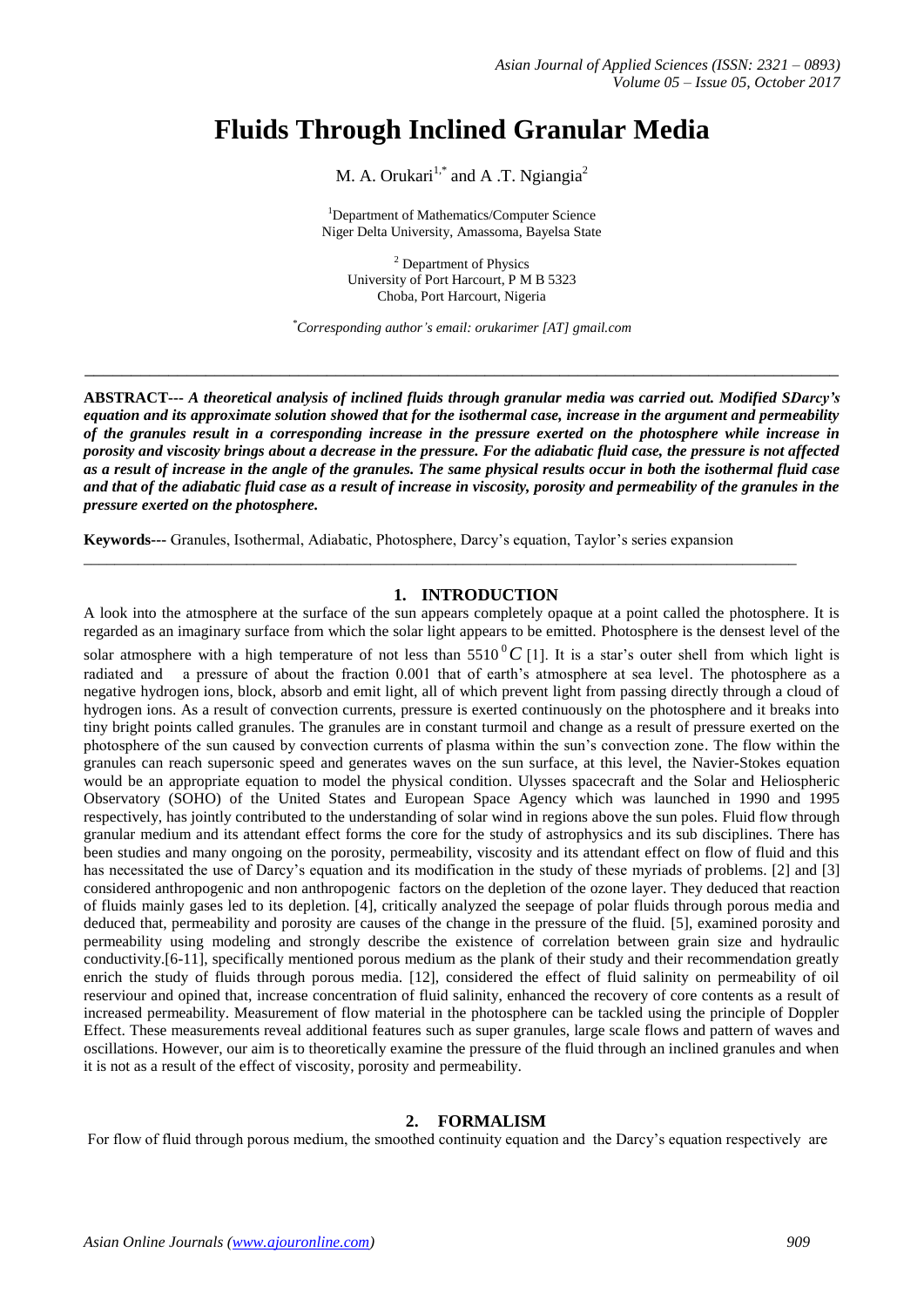*Asian Journal of Applied Sciences (ISSN: 2321 – 0893) Volume 05 – Issue 05, October 2017*

$$
\xi \frac{\partial \rho}{\partial t} = -(\nabla \cdot \rho v_0) \tag{1}
$$

$$
v_0 = -\frac{\kappa}{\mu} (\nabla p - \rho g \cos \varphi)
$$
 (2)

where  $\xi, \kappa, \rho, \mu, v_0, p, t, g, \varphi$  are respectively the porosity, permeability, density of fluid, fluid viscosity, superficial velocity, pressure of fluid, time, acceleration due to gravity and arguement. Combination of equations (1) and (2) result in

$$
\left(\frac{\xi\mu}{\kappa}\right)\frac{\partial\rho}{\partial t} = \left(\nabla.\rho(\nabla p - \rho g \cos\varphi)\right)
$$
\n(3)

with the boundary conditions

 $\rho(0) = 0$  and  $\rho(-1) = 1$  [9] (4) We write the equation of state for this study following the argument of [11] as  $\rho = \rho_0 p^m e^{\beta p}$ (5)

where  $\rho_0$  is the fluid density at unit pressure, m and  $\beta$  are integers.

# **3. METHOD OF SOLUTION**

For Isothermal expansion of fluids,  $m = 1$ ,  $\beta = 0$  and equations (3) and (5) reduced to

$$
\frac{2\xi\mu\rho_0}{\kappa}\frac{\partial\rho}{\partial t} = \nabla^2\rho^2 - \nabla\rho^2 g\rho_0 \cos\varphi
$$
\n(6)

We approximate  $\rho^2$  by discarding powers of  $\rho$  greater than unity using Taylor's series expansion about 0 and rewriting equation (6) in one dimension, we get

$$
\frac{\xi \mu \rho_0}{\kappa} \frac{\partial \rho}{\partial t} = \frac{\partial^2 \rho}{\partial x^2} - \frac{\partial \rho}{\partial x} \rho g \rho_0 \cos \varphi
$$
 (7)  
To seek for solution of equation (7), we assume a solution of the form  

$$
\rho(x,t) = \theta(x)e^{-\lambda t}
$$
 (8)  
where  $\lambda$  is a constant and the boundary conditions also transformed into  
 $\theta(0) = 0$  and  $\theta(-1) = e^{\lambda t}$  (9)

Substitution of equation (8) into equation (7) and simplify we obtain  $\theta''(x) - \omega \theta'(x) + \lambda f \theta(x) = 0$  (10)

$$
f = \frac{\xi \mu \rho_0}{\kappa}
$$
 and  $\varpi = g \rho_0 C \omega \varphi$ 

The solution of equation (10) and the imposition of the boundary conditions of equation (9) as well as applying the transformation of equation (8), we get

$$
\xi^2 \frac{\partial^2 f}{\partial t} = -(\nabla_x \rho v_0)
$$
\n(1)  
\n $v_0 = -\frac{K}{\mu} (\nabla \rho - \rho g \cos \rho)$ \n(2)  
\nwhere  $\xi$ ,  $\kappa$ ,  $\rho$ ,  $\mu$ ,  $v_0$ ,  $p$ ,  $t$ ,  $g$ ,  $\phi$  are respectively the porosity, permeability, density of fluid, fluid viscosity, superf  
\n $\phi$  velocity, pressure of fluid, time, acceleration due to gravity and argument. Combination of equations (1) and  
\nresult in  
\n $(\frac{\xi \mu}{\kappa}) \frac{\partial \rho}{\partial t} = (\nabla_x \rho (\nabla \rho - \rho g \cos \rho))$ \n(3)  
\nwith the boundary conditions  
\n $\rho(0) = 0$  and  $\rho(-1) = 1$  [9]  
\n $\rho = \rho_0 p^2 e^{\rho R}$   
\nwhere  $\rho_0$  is the fluid density at unit pressure, m and  $\beta$  are integers.  
\n3. **METHOD OF SOLUTION**  
\nFor biothermal expansion of fluid, m = 1,  $\beta = 0$  and equations (3) and (5) reduced to  
\n $\frac{2\xi \mu \rho_0}{\kappa} \frac{\partial \rho}{\partial t} = \nabla^2 \rho^2 - \nabla \rho^2 g \rho_0 \cos \rho$   
\nWe approximate  $\rho^2$  by discarifying powers of  $\rho$  greater than unity using Taylor's series expansion about 0 and  
\nrevustruting equation (6) in one dimension, we get  
\n $\frac{\xi \mu \rho_0}{\kappa}$  and  $\frac{\partial \rho}{\partial t} = 0$  and equation (7), we assume a solution of the form  
\n $\rho(x, t) = \theta(x)e^{-2t}$   
\nTo seek for solution of equation (7), we assume a solution of the form  
\n $\rho(x, t) = \theta(x)e^{-2t}$   
\nTo solve (1) in equation (7) and simplify we obtain  
\n(9)  
\n $\theta(0) = 0$  and  $\theta(-1) = e^{\lambda t}$   
\n $\frac{\kappa}{\kappa}$  and  $\theta = g\rho_0 \cos \varphi$   
\nThe solution of equation (8), we get  
\n $\rho(x, t) = \frac{\$ 

Using the equation of state as described in equation (5) and considering the case of isothermal expansion of fluids, we write equation (11) as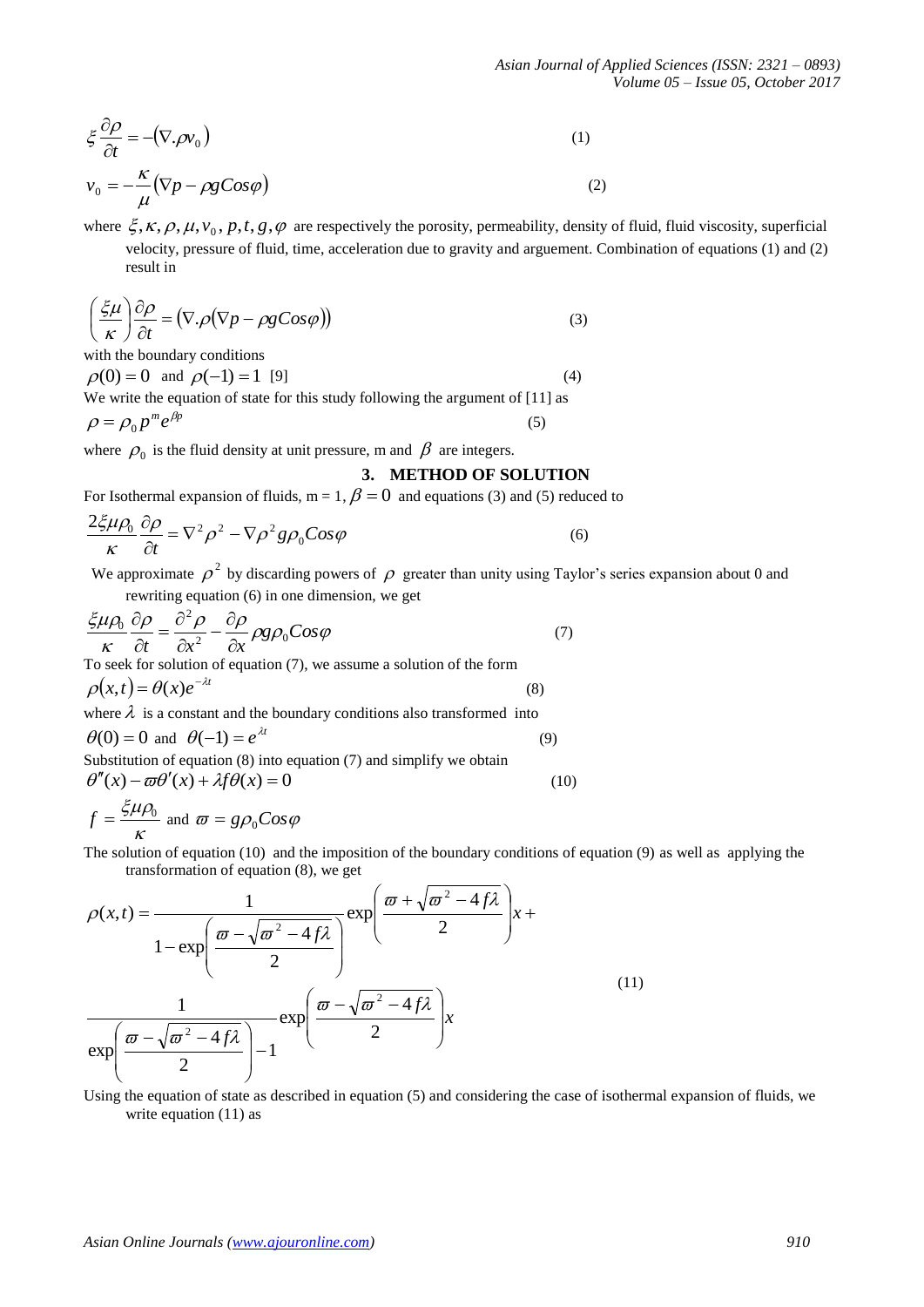*Asian Journal of Applied Sciences (ISSN: 2321 – 0893) Volume 05 – Issue 05, October 2017*



**Figure 1**: Pressure profile p against boundary layer x for varying angle  $(\varphi)$ 



**Figure 2**: Pressure profile  $p$  against boundary layer  $x$  for varying porosity term.  $\xi$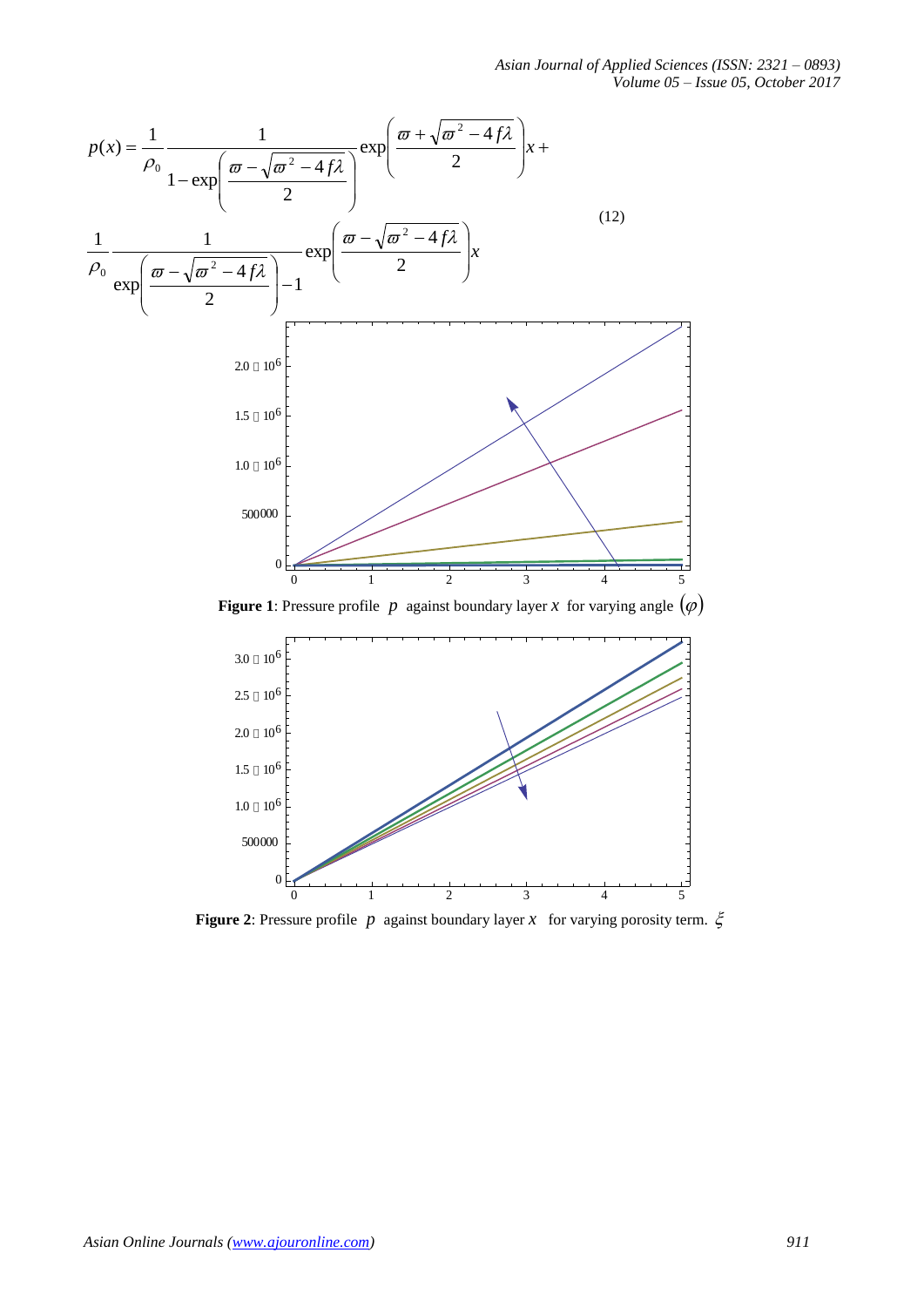

**Figure 3**: Pressure profile p against boundary layer x for varying viscous term  $(\mu)$ 



**Figure 4**: Pressure profile p against boundary layer x for varying permeability term  $(\kappa)$ 

For adiabatic expansion of fluids,  $\beta = 0$ , *p v C*  $m = \frac{C_v}{C_v}$  ( $C_v$  is specific heat capacity at constant volume and  $C_p$  at constant

pressure) and combination of equations (3) and (5) reduced to

$$
\frac{\left(m+1\right)\xi\mu\rho_0^{\frac{1}{m}}}{\kappa}\frac{\partial\rho}{\partial t} = \nabla^2\rho^{\left(\frac{1+m}{m}\right)} - \nabla\rho^{\left(\frac{m+1}{m}\right)}g\rho_0^{\left(\frac{1}{m}\right)}\cos\varphi\tag{13}
$$

Following the same procedure adopted for the isothermal case, we write equation (13) as

$$
\frac{(m+1)\xi\mu\rho_0^{\frac{1}{m}}}{\kappa} \frac{\partial\rho}{\partial t} = \frac{(1+m)}{m} \frac{\partial^2\rho}{\partial x^2} - \frac{m+1}{m} \frac{\partial\rho}{\partial x} g\rho_0^{\frac{1}{m}} Cos\varphi \tag{14}
$$

Applying the solution technique of equation (8), transform equation (14) into

$$
\theta''(x) - \frac{\beta_3}{\beta_2} \theta'(x) + \frac{\beta_1}{\beta_2} \lambda \theta(x) = 0
$$
\n(15)

where  $\beta_1 = \frac{(m+1)g}{n}$ к  $\xi\mu\rho_0$  $\beta_{\scriptscriptstyle 1}$  $(m+1)$  $\xi \mu \rho_0^m$ 1  $\boldsymbol{0}$ 1  $=\frac{(m+1)\xi\mu\rho_0^m}{m}$ , *m*  $m+1$ 2  $\beta_2 = \frac{m+1}{m}$ ,  $\beta_3 = \frac{m+1}{m} g \rho_0^{\frac{1}{m}} C \cos \varphi$ *m*  $m+1$ <sup>1</sup> 1  $3 - 8P_0$  $=\frac{m+1}{m+1}$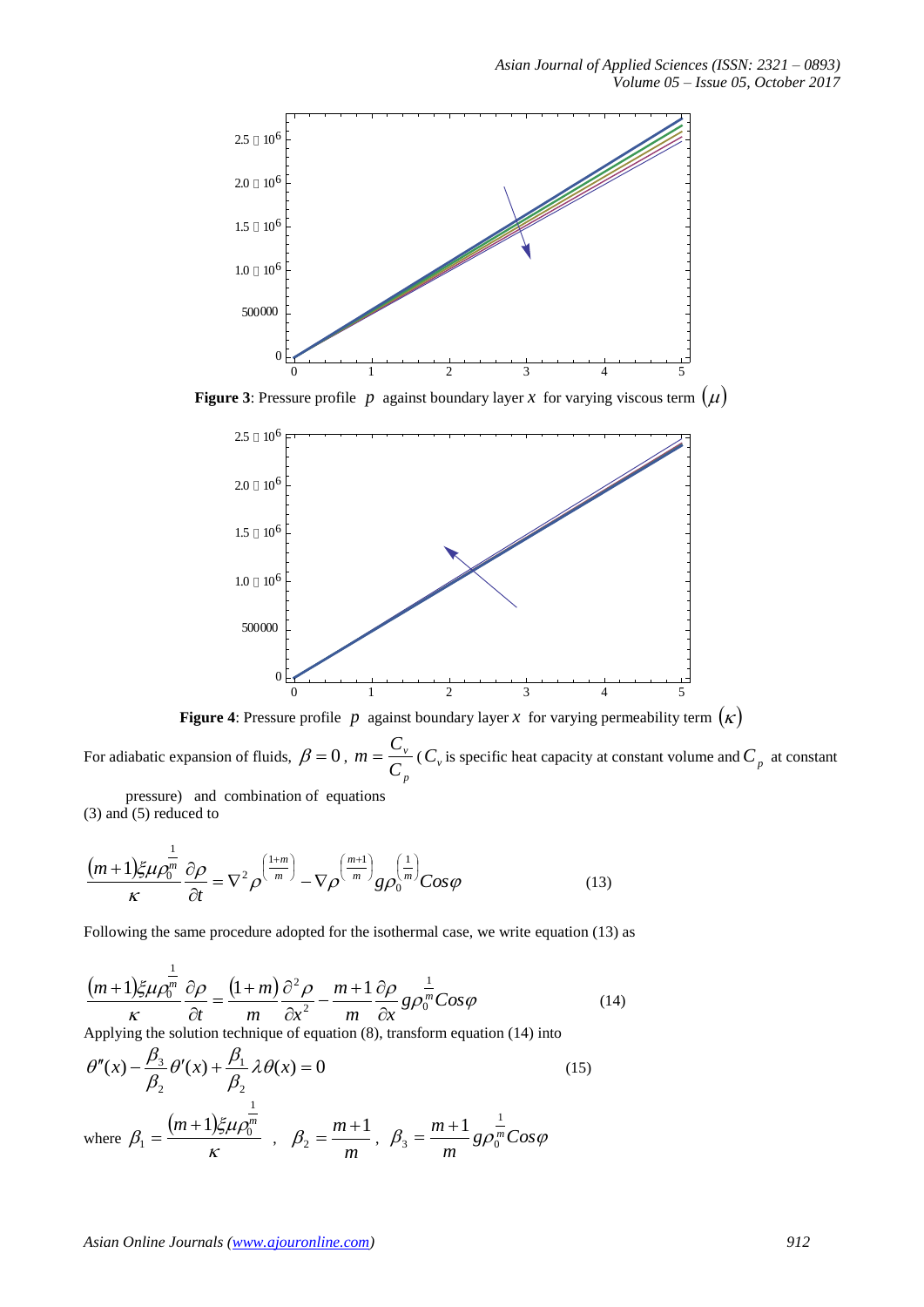The solution of equation (15) and the imposition of the boundary conditions of equation (9) as well as applying the transformation of equation (8), we get

$$
\rho(x,t) = \frac{1}{\exp\left(\frac{\beta_3}{\beta_2} + \sqrt{\left(\frac{\beta_3}{\beta_2}\right)^2 - 4\frac{\beta_1}{\beta_2}\lambda}\right)} - 4\frac{\exp\left(\frac{\beta_3}{\beta_2} + \sqrt{\left(\frac{\beta_3}{\beta_2}\right) - 4\frac{\beta_1}{\beta_2}\lambda}\right)}{2} + \frac{2}{\exp\left(\frac{\beta_3}{\beta_2} - \sqrt{\left(\frac{\beta_3}{\beta_2}\right) - 4\frac{\beta_1}{\beta_2}\lambda}\right)} - 1
$$
\n(16)\n  
\n
$$
\frac{1}{1 - \exp\left(\frac{\beta_3}{\beta_2} + \sqrt{\left(\frac{\beta_3}{\beta_2}\right) - 4\frac{\beta_1}{\beta_2}\lambda}\right)} - 4\frac{\beta_3}{\beta_2} - \sqrt{\left(\frac{\beta_3}{\beta_2}\right) - 4\frac{\beta_1}{\beta_2}\lambda}\right)x
$$
\n(16)

Using the equation of state as described in equation (5) and considering the case of adiabatic expansion of fluids, we write equation (16) as

$$
\log p = \frac{1}{m} \log \left[ \frac{1}{\rho_0} \rho(x, t) \right]
$$
\n(17)



**Figure 5**: Pressure profile p against boundary layer x for varying angle  $(\varphi)$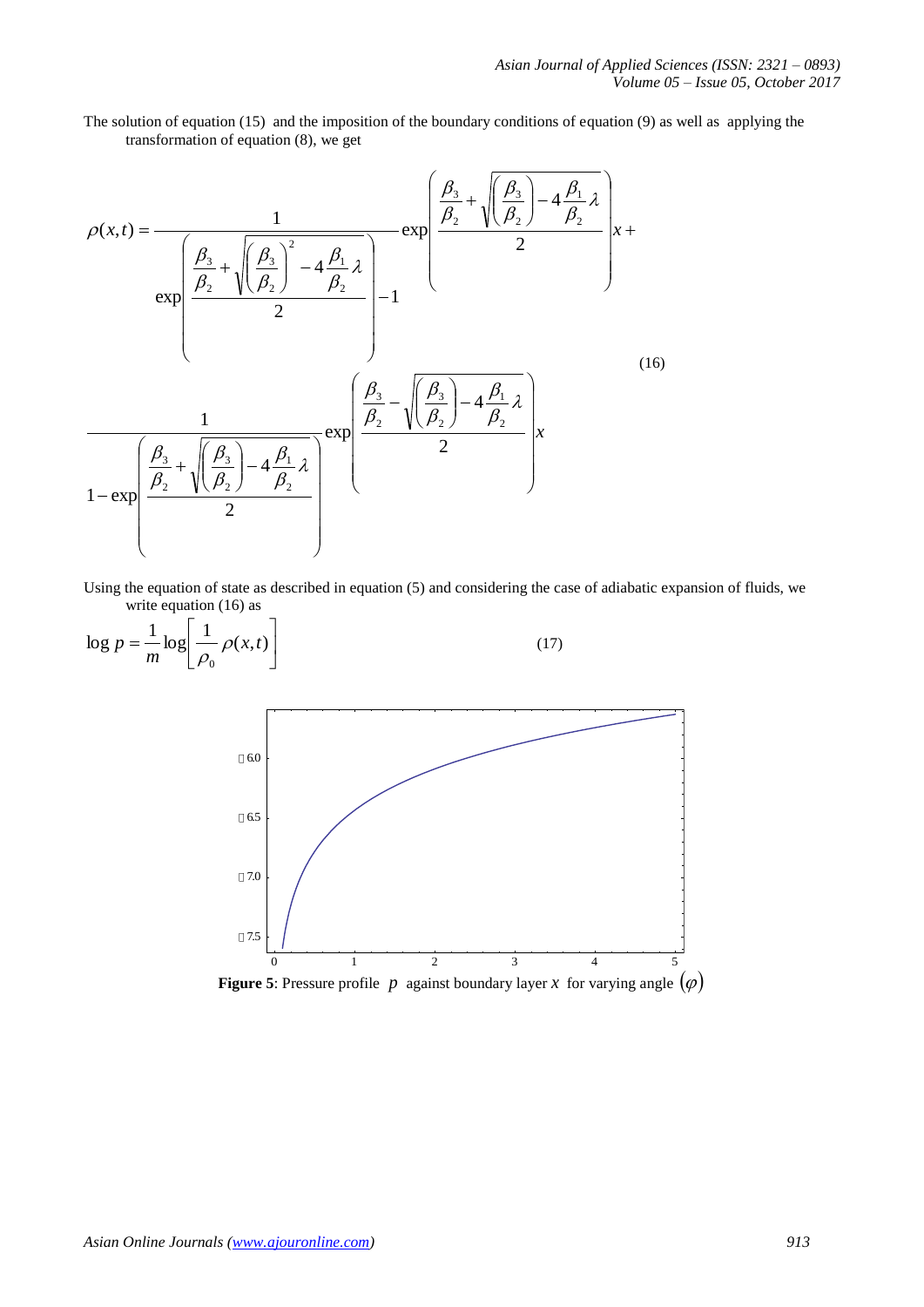

**Figure 6**: Pressure profile p against boundary layer x for varying porosity term.  $\xi$ 



**Figure 7**: Pressure profile p against boundary layer x for varying permeability term  $(\kappa)$ 



**4. RESULTS AND DISCUSSION**

For numerical validation and physical insight of the problem, an approximate value of the ratio of specific heat capacity at constant volume to that at constant pressure  $\overline{\phantom{a}}$  $\overline{\phantom{a}}$ J  $\backslash$  $\mathsf{I}$  $\mathsf{I}$  $\setminus$ ſ  $=2$ *p v C*  $\left(\frac{C_v}{C}\right)$  = 2, constant viscosity of fluid at 20<sup>°</sup>C (air  $\mu = 1.0 N . \text{s}m^{-2}$ ) and constant  $(\lambda = 0.0035)$  is chosen. The values of other parameters made use of are